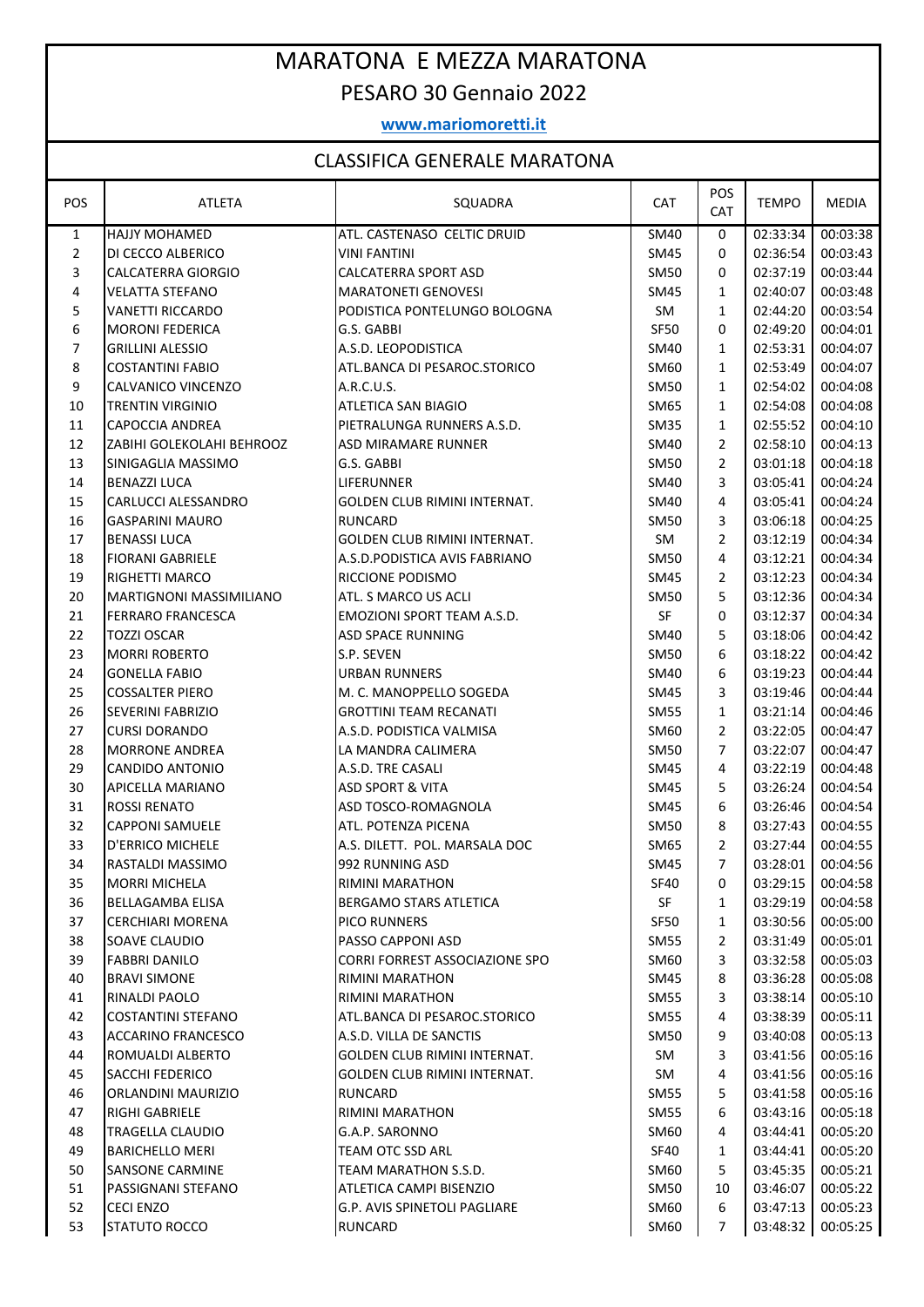| 54  | <b>MASSA NEVIO</b>                             | AMICI DELLA FATICA CESENA                    | SM45                | 9              | 03:49:10 | 00:05:26 |
|-----|------------------------------------------------|----------------------------------------------|---------------------|----------------|----------|----------|
| 55  | <b>TOME' MANUELA</b>                           | PODISMO BUTTRIO                              | SF50                | $\overline{2}$ | 03:49:27 | 00:05:26 |
| 56  | CIRCIU MONICA IONICA                           | UPR MONTEMARCIANO ASD                        | <b>SF45</b>         | $\mathbf{1}$   | 03:50:45 | 00:05:28 |
| 57  | <b>AIUDI LUCA</b>                              | <b>ASD CALCINELLI RUN</b>                    | <b>SM55</b>         | $\overline{7}$ | 03:51:06 | 00:05:29 |
| 58  | <b>MARTINI ANDREA</b>                          | CRAL ANGELINI ASS.SPORT.DIL.                 | SM45                | 10             | 03:51:26 | 00:05:29 |
| 59  | <b>SPANTI FABIO</b>                            | ASS.SPORT.DILETTANT.DRIBBLING                | <b>SM55</b>         | 8              | 03:51:31 | 00:05:29 |
| 60  | ZERBINATI LUCA                                 | PASSO CAPPONI ASD                            | <b>SM45</b>         | 11             | 03:51:46 | 00:05:30 |
| 61  | <b>KOTTAS GIORGIO</b>                          | RICCIONE PODISMO                             | SM45                | 12             | 03:52:22 | 00:05:30 |
| 62  | SILIMBANI RUGGERO                              | <b>G.S. LAMONE</b>                           | <b>SM55</b>         | 9              | 03:52:27 | 00:05:31 |
| 63  | <b>QUARTA RAFFAELE</b>                         | ATL. AMATORI CORIGLIANO                      | SM50                | 11             | 03:53:04 | 00:05:31 |
| 64  | <b>SALVATORI ERIK</b>                          | POL. DIL. TE BOTA TEAM                       | <b>SM50</b>         | 12             | 03:53:28 | 00:05:32 |
| 65  | <b>MASCIARELLI GIANLUIGI</b>                   | <b>UPR MONTEMARCIANO ASD</b>                 | <b>SM55</b>         | 10             | 03:54:44 | 00:05:34 |
| 66  | PELAGALLI LEANDRO GIORGIO                      | <b>ASD PRATO PROMOZIONE</b>                  | SM65                | 3              | 03:54:57 | 00:05:34 |
| 67  | LEITA ANDREA                                   | PODISMO BUTTRIO                              | <b>SM55</b>         | 11             | 03:56:26 | 00:05:36 |
| 68  | <b>OLIVIERI VALTER</b>                         | ATL. URBANIA                                 | SM55                | 12             | 03:57:52 | 00:05:38 |
| 69  | <b>MANZI FEDERICO</b>                          | <b>RUNCARD</b>                               | <b>SM35</b>         | $\overline{2}$ | 03:57:53 | 00:05:38 |
| 70  | <b>CIATTAGLIA DIEGO</b>                        | <b>BERGAMO STARS ATLETICA</b>                | <b>SM35</b>         | 3              | 03:57:56 | 00:05:38 |
| 71  | <b>TARONI SAMUELE</b>                          | A.S.D. PODISTI COTIGNOLA                     | SM45                | 13             | 03:57:56 | 00:05:38 |
| 72  | <b>FASTIGARI PAOLO</b>                         | ATL. U.S. NERVIANESE 1919                    | SM55                | 13             | 03:58:11 | 00:05:39 |
| 73  | <b>STEFANELLI FRANCO</b>                       | <b>CLUB CORRERE GALATINA</b>                 | SM65                | 4              | 04:00:08 | 00:05:42 |
| 74  | <b>QUERZE' SILVIA</b>                          | 992 RUNNING ASD                              | <b>SF45</b>         | $\overline{2}$ | 04:00:17 | 00:05:42 |
| 75  | <b>GENTILUCCI FABIO</b>                        | <b>G.P. AVIS CASTELRAIMONDO</b>              | SM60                | 8              | 04:00:19 | 00:05:42 |
| 76  | MACCACCARO BRUNA                               | <b>GRUPPO PODISTICO RHODENSE</b>             | SF65                | $\mathbf{1}$   | 04:00:50 | 00:05:43 |
| 77  | <b>BATTAGLIA SALVATORE</b>                     | PODISTICA PRATESE ASD                        | SM60                | 9              | 04:01:11 | 00:05:43 |
| 78  | <b>GRECO FRANCESCO SALVATORE</b>               | NAVIGLIO RUNNING TEAM                        | SM65                | 5              | 04:01:49 | 00:05:44 |
| 79  | <b>GIAMMANCO MICHELE</b>                       | APULIA SPORT PALAGIANO A.S.D.                | SM65                | 6              | 04:02:26 | 00:05:45 |
| 80  | NICASSIO ANTONIO                               | <b>G.S. ATHLOS MATERA</b>                    | <b>SM55</b>         | 14             | 04:02:27 | 00:05:45 |
| 81  | POLA ELENA                                     | EMOZIONI SPORT TEAM A.S.D.                   | <b>SF45</b>         | 3              | 04:03:00 | 00:05:46 |
| 82  | <b>SCARPA FRANCO</b>                           | LA FONTANINA ASS. PROMOZIONE SOCIALE         | SM65                | $\overline{7}$ | 04:03:21 | 00:05:46 |
| 83  | <b>VITALI ALESSANDRO</b>                       | G.P. LUCREZIA                                | <b>SM45</b>         | 14             | 04:03:55 | 00:05:47 |
| 84  | PERRONE STEFANO                                | ATL. POTENZA PICENA                          | <b>SM45</b>         | 15             | 04:04:01 | 00:05:47 |
| 85  | COMPAGNUCCI NATASCIA                           | POL ACLI MACERATA                            | <b>SF50</b>         | 3              | 04:06:28 | 00:05:51 |
| 86  | <b>CICARILLI NAZARENO</b>                      | POL ACLI MACERATA                            | SM65                | 8              | 04:06:28 | 00:05:51 |
| 87  | RANZUGLIA GIULIA                               | A.S.D. PODISTICA VALMISA                     | <b>SF40</b>         | $\overline{2}$ | 04:06:28 | 00:05:51 |
| 88  | PASQUINI ANDREA                                | <b>G.P. LUCREZIA</b>                         | SM40                | $\overline{7}$ | 04:07:24 | 00:05:52 |
| 89  | <b>GUIDUCCI MATTEO</b>                         | <b>RIMINI MARATHON</b>                       | <b>SM45</b>         | 16             | 04:07:31 | 00:05:52 |
| 90  | <b>TORSANI ANTONIO</b>                         | RIMINI MARATHON                              | <b>SM50</b>         | 13             | 04:07:46 | 00:05:52 |
| 91  | <b>GROTTO ANTONIO</b>                          | <b>VICENZA MARATHON</b>                      | SM65                | 9              | 04:08:24 | 00:05:53 |
| 92  | <b>GIORDANI PIERO</b>                          | LA FONTANINA ASS. PROMOZIONE SOCIALE         | <b>SM55</b>         | 15             | 04:09:06 | 00:05:54 |
| 93  | <b>FRATERNALE MELONI RAFFAELE</b>              | <b>G.S. ATLETICA 75 CATTOLICA</b>            | <b>SM45</b>         | 17             | 04:10:50 | 00:05:57 |
| 94  | <b>BERTUCCIOLI ALEXANDER</b>                   | <b>OSTERIA DEI PODISTI</b>                   | SM40                | 8              | 04:10:50 | 00:05:57 |
| 95  | <b>ANTONUCCI TIZIANA</b>                       | <b>BERGAMO STARS ATLETICA</b>                | SF50                | 4              | 04:13:21 | 00:06:00 |
| 96  | FERRAIUOLO VINCENZO                            | <b>URBAN RUNNERS</b>                         | SM40                | 9              | 04:13:22 | 00:06:00 |
| 97  | <b>MYRTO ELSA</b>                              | <b>COLLEMAR-ATHON CLUB</b>                   | SF50                | 5              | 04:14:41 | 00:06:02 |
| 98  | <b>MARTINO DOMENICO</b>                        | BE DIFFERENT BE ULTRA                        | <b>SM55</b>         | 16             | 04:15:08 | 00:06:03 |
| 99  | CORSALE SILVANO                                | <b>RUNCARD</b>                               | SM65                | 10             | 04:15:32 | 00:06:03 |
| 100 | <b>CERONE ROBERTO</b>                          | NAVIGLIO RUNNING TEAM                        | SM45                | 18             | 04:15:36 | 00:06:04 |
| 101 | <b>FRIGERI MASSIMO</b>                         | <b>PICO RUNNERS</b>                          | <b>SM55</b>         | 17             | 04:15:52 | 00:06:04 |
| 102 | MASIERO DOMENICO                               | RUNNING TEAM MESTRE                          | <b>SM55</b>         | 18             | 04:15:53 | 00:06:04 |
| 103 | PRETINI REMO                                   | <b>RUNCARD</b>                               | <b>SM55</b>         | 19             | 04:15:55 | 00:06:04 |
| 104 | CIARAMICOLI PAOLO                              | <b>COLLEMAR-ATHON CLUB</b>                   | SM65                | 11             | 04:16:20 | 00:06:05 |
| 105 | <b>VALERI ALESSIO</b>                          | RUNCARD                                      | SM45                | 19             | 04:16:42 | 00:06:05 |
| 106 | <b>CERQUENI VITTORIO</b>                       | U.S. PRIMIERO ASD                            | SM65                | 12             | 04:16:42 | 00:06:05 |
| 107 | PAESINI DANILO                                 | S.P. SEVEN                                   | <b>SM50</b>         | 14             | 04:17:35 | 00:06:06 |
| 108 | POSSAMAI BRUNO                                 | ATLETICA SAN BIAGIO                          | SM60                | 10             | 04:18:20 | 00:06:07 |
| 109 |                                                |                                              |                     |                | 04:19:36 | 00:06:09 |
| 110 | ROCCHETTI DEVIS<br><b>BUFFO DIEGO GIUSEPPE</b> | <b>COLLEMAR-ATHON CLUB</b><br><b>RUNCARD</b> | <b>SM45</b><br>SM45 | 20<br>21       | 04:20:40 | 00:06:11 |
|     |                                                |                                              |                     |                |          | 00:06:12 |
| 111 | <b>CARDELLI MIRCO</b>                          | MONTECATINI MARATHON ASD                     | SM45                | 22             | 04:21:43 |          |
| 112 | <b>MATONE ANNA MARIA</b>                       | <b>MARATHON CLUB MINERVINO</b>               | <b>SF40</b>         | $\mathbf{3}$   | 04:22:48 | 00:06:14 |
| 113 | <b>CALABRESE MICHELE</b>                       | MARATHON CLUB MINERVINO                      | <b>SM45</b>         | 23             | 04:22:49 | 00:06:14 |
| 114 | <b>BALDUCCIO ROSARIO ARTURO</b>                | A.S.D. PODISTICA AVIS FABRIANO               | SM60                | 11             | 04:24:05 | 00:06:16 |
| 115 | <b>ADANTI ANDREA</b>                           | G.P.D. FANO CORRE L.TONELLI                  | <b>SM55</b>         | 20             | 04:24:22 | 00:06:16 |
| 116 | <b>CECCHETTO MATTEO</b>                        | <b>URBAN RUNNERS</b>                         | SM45                | 24             | 04:25:05 | 00:06:17 |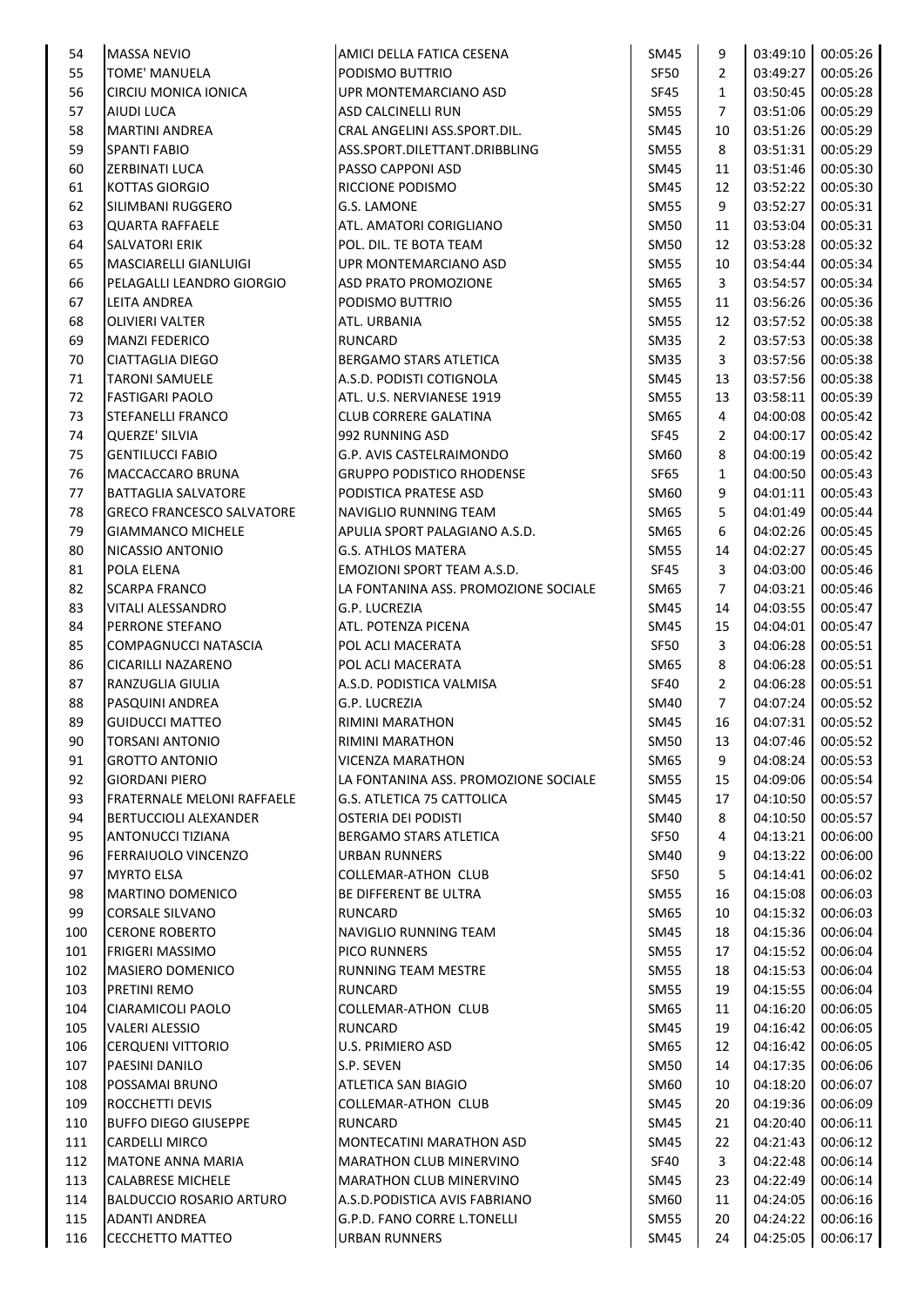| 117 | <b>VITA LUIGI</b>                      | P&C PODISMOECAZZEGGIO                 | SM60        | 12             | 04:25:22 | 00:06:17 |
|-----|----------------------------------------|---------------------------------------|-------------|----------------|----------|----------|
| 118 | LEOPARDI BARRA ANTONIO                 | <b>BARLETTA SPORTIVA</b>              | <b>SM55</b> | 21             | 04:25:36 | 00:06:18 |
| 119 | <b>FRISTAD MONA</b>                    | G.P.A. SAN MARINO                     | SF55        | $\mathbf{1}$   | 04:26:19 | 00:06:19 |
| 120 | <b>BOIANO ROBERTO</b>                  | <b>RUNCARD</b>                        | <b>SM50</b> | 15             | 04:27:11 | 00:06:20 |
| 121 | <b>GIROLOMETTI ANTONIO</b>             | <b>COLLEMAR-ATHON CLUB</b>            | SM65        | 13             | 04:28:45 | 00:06:22 |
| 122 | SPALLACCI GIAMPIERO                    | COLLEMAR-ATHON CLUB                   | SM65        | 14             | 04:28:46 | 00:06:22 |
| 123 | <b>BROCCOLI AROLDO</b>                 | BERGAMO STARS ATLETICA                | SM65        | 15             | 04:29:32 | 00:06:23 |
| 124 | DI MARTINO DINO                        | <b>COLLEMAR-ATHON CLUB</b>            | <b>SM55</b> | 22             | 04:29:35 | 00:06:23 |
| 125 | <b>MIZII CLAUDIO</b>                   | VALORE SALUTE FORTI E VELOCI          | SM65        | 16             | 04:31:22 | 00:06:26 |
| 126 | DE NICOLO' NICOLA                      | <b>BARLETTA SPORTIVA</b>              | <b>SM50</b> | 16             | 04:31:26 | 00:06:26 |
| 127 | <b>BASILIO MARIA CARMELA</b>           | <b>BARLETTA SPORTIVA</b>              | SF45        | 4              | 04:31:27 | 00:06:26 |
| 128 | <b>CIANCIO STEFANO</b>                 | RUNCARD                               | SM50        | 17             | 04:33:09 | 00:06:28 |
| 129 | <b>LEO SIMONE</b>                      | <b>IMPOSSIBLE TARGET</b>              | SM40        | 10             | 04:33:10 | 00:06:28 |
| 130 | CAPPUCCIO ANGELO                       | <b>ATL. SANTHIA</b>                   | <b>SM50</b> | 18             | 04:33:11 | 00:06:29 |
| 131 | <b>GIANNATTASIO FABIO</b>              | A.S.D. MISANO PODISMO                 | SM45        | 25             | 04:36:57 | 00:06:34 |
| 132 | PEPE ANTONIO                           | A.S.D. MISANO PODISMO                 | <b>SM50</b> | 19             | 04:36:58 | 00:06:34 |
| 133 | LO BIANCO CARMINE                      | ASD TOSCO-ROMAGNOLA                   | SM65        | 17             | 04:37:43 | 00:06:35 |
| 134 | SPATARO CINZIA                         | A.POD. AVIS MOB. LATTANZI             | SF60        | $\mathbf{1}$   | 04:39:16 | 00:06:37 |
| 135 | <b>BOLOGNESI ROBERTO</b>               | <b>MARATONETI GENOVESI</b>            | SM65        | 18             | 04:39:37 | 00:06:38 |
| 136 | RONCHINI CINZIA                        | <b>CORRI FORREST ASSOCIAZIONE SPO</b> | SF55        | $\overline{2}$ | 04:39:37 | 00:06:38 |
| 137 | LAZZARO DANIELA                        | <b>ASD BARIZZA SPORT</b>              | SF65        | $\overline{2}$ | 04:41:00 | 00:06:40 |
| 138 | AIUDI PAOLO                            | RUNCARD                               | <b>SM55</b> | 23             | 04:41:02 | 00:06:40 |
| 139 | <b>RIZZO VALERIA</b>                   | <b>GPDM LECCE</b>                     | SF50        | 6              | 04:41:05 | 00:06:40 |
| 140 | RADO ALESSANDRA                        | <b>GS.TORTELLINI VOLTAN MARTELLAG</b> | SF60        | $\overline{2}$ | 04:42:01 | 00:06:41 |
| 141 | <b>FARINA PAOLO</b>                    | A.MARATONETI ANDRIESI                 | <b>SM55</b> | 24             | 04:43:01 | 00:06:42 |
| 142 | <b>MONTESI LUCA</b>                    | S.E.F. STAMURA ANCONA A.S.D.          | <b>SM35</b> | 4              | 04:43:27 | 00:06:43 |
| 143 | <b>SANTONI FABIO</b>                   | 992 RUNNING ASD                       | SM45        | 26             | 04:48:10 | 00:06:50 |
| 144 | <b>DOBORI NICHOLAS</b>                 | ATLETICA SIDERMEC - VITALI            | <b>SM35</b> | 5              | 04:48:11 | 00:06:50 |
| 145 | <b>REALI PAOLO</b>                     | NUOVA PODISTICA LATINA                | SM60        | 13             | 04:50:16 | 00:06:53 |
| 146 | <b>MARRI FABIO</b>                     | MODENA RUNNERS CLUB ASD               | SM65        | 19             | 04:50:33 | 00:06:53 |
| 147 | <b>DOMEDI ORESTE</b>                   | ASD AVIS OGGIONO                      | SM65        | 20             | 04:51:04 | 00:06:54 |
| 148 | PAGLIARANI MASSIMILIANO                | <b>RIMINI MARATHON</b>                | SM50        | 20             | 04:54:05 | 00:06:58 |
| 149 | COLOMBO MAURIZIO                       | ROAD RUNNERS CLUB MILANO              | SM65        | 21             | 04:54:34 | 00:06:59 |
| 150 | RICCI FRANCESCO                        | <b>RUNCARD</b>                        | <b>SM35</b> | 6              | 04:54:35 | 00:06:59 |
| 151 | <b>GRASSINI LUCIANO</b>                | S.E.F. STAMURA ANCONA A.S.D.          | SM65        | 22             | 04:55:40 | 00:07:00 |
| 152 | <b>SALVIONI MARCO</b>                  | <b>RUNCARD</b>                        | <b>SM50</b> | 21             | 04:57:10 | 00:07:03 |
| 153 | SARACINI GIORGIO                       | CIRC.RICREATIVO CITTANOVA             | <b>SM65</b> | 23             | 04:57:39 | 00:07:03 |
| 154 | <b>IACOPONI STEFANO</b>                | PUROSANGUE ATHLETICS CLUB             | SM60        | 14             | 04:59:30 | 00:07:06 |
| 155 | <b>VITRANI MIRKO</b>                   | TAPASCIONI RUNNING TEAM               | <b>SM45</b> | 27             | 04:59:42 | 00:07:06 |
| 156 | DE SANTIS MIRCO                        | RUNCARD                               | <b>SM55</b> | 25             | 05:00:27 | 00:07:07 |
| 157 | <b>FABBRI YURI</b>                     | ASD TOSCO-ROMAGNOLA                   | SM40        | 11             | 05:01:03 | 00:07:08 |
| 158 | DI FELICE ANNA MARIA                   | ATL. MONTE MARIO                      | SF65        | 3              | 05:01:58 | 00:07:09 |
| 159 | <b>MEMMI TAMARA</b>                    | <b>RUNCARD</b>                        | SF55        | 3              | 05:02:46 | 00:07:11 |
| 160 | <b>PAVIRANI ETTORE</b>                 | AMICI DELLA FATICA CESENA             | SM65        | 24             | 05:03:36 | 00:07:12 |
| 161 | SASSAROLI MASSIMO                      | S.ATL. SENIGALLIA                     | SM65        | 25             | 05:07:45 | 00:07:18 |
| 162 | <b>PERUGINI PAOLO</b>                  | NOVARA CHE CORRE                      | <b>SM50</b> | 22             | 05:08:23 | 00:07:19 |
| 163 | <b>FIORE ALBAROSA</b>                  | A.S.D. PODISTICA TORINO               | SF65        | 4              | 05:08:23 | 00:07:19 |
| 164 | ARENA MARCELLO                         | ROMATLETICA FOOTWORKS SALARIA         | SM65        | 26             | 05:11:26 | 00:07:23 |
| 165 | <b>CHIZZINI JURI</b>                   | NAVIGLIO RUNNING TEAM                 | <b>SM55</b> | 26             | 05:13:28 | 00:07:26 |
| 166 | <b>PASQUALE GUERINO</b>                | A.S.D. RUN & FUN SAN SEVERO           | SM60        | 15             | 05:15:35 | 00:07:29 |
| 167 | <b>VENTOSILLA SHOW EDIT ROSARIO</b>    | PIANO MA ARRIVIAMO                    | SF60        | 3              | 05:16:04 | 00:07:29 |
| 168 | <b>BRESCIANINI DAVIDE LUIGI</b>        | <b>IMPOSSIBLE TARGET</b>              | <b>SM40</b> | 12             | 05:16:11 | 00:07:30 |
| 169 | <b>BACCHI ANTONIO</b>                  | <b>IMPOSSIBLE TARGET</b>              | <b>SM35</b> | $\overline{7}$ | 05:16:12 | 00:07:30 |
| 170 | <b>KEILER BERNHARD</b>                 | <b>RUNCARD</b>                        | SM60        | 16             | 05:17:15 | 00:07:31 |
|     |                                        |                                       |             |                |          |          |
| 171 | DI GREGORIO PAMELA                     | M. C. MANOPPELLO SOGEDA               | SF45        | 5              | 05:17:30 | 00:07:32 |
| 172 | PETACCIA STEFANIA<br>SALVATORE ANTONIO | M. C. MANOPPELLO SOGEDA               | <b>SF50</b> | $\overline{7}$ | 05:17:30 | 00:07:32 |
| 173 |                                        | <b>CLUB SUPERMARATHON ITALIA</b>      | SM65        | 27             | 05:20:27 | 00:07:36 |
| 174 | <b>ZUCCA ROCCO</b>                     | <b>RUNCARD</b>                        | <b>SM55</b> | 27             | 05:22:36 | 00:07:39 |
| 175 | MOFFA OTTAVIO                          | NAVIGLIO RUNNING TEAM                 | <b>SM55</b> | 28             | 05:22:37 | 00:07:39 |
| 176 | STEFFAN ODINO                          | <b>MAGREDI MOUNTAIN TRAIL</b>         | SM65        | 28             | 05:26:57 | 00:07:45 |
| 177 | <b>BORIOSI GUALTIERO</b>               | A.S.D. GRIFONISSIMA                   | SM65        | 29             | 05:27:18 | 00:07:45 |
| 178 | PAMPALONI BARBARA                      | A.S.D. G.S. BELLAVISTA                | SF60        | 4              | 05:27:29 | 00:07:46 |
| 179 | <b>FAILLI LAURA</b>                    | ATL.PIETRASANTA VERSILIA              | SF55        | $\overline{4}$ | 05:27:54 | 00:07:46 |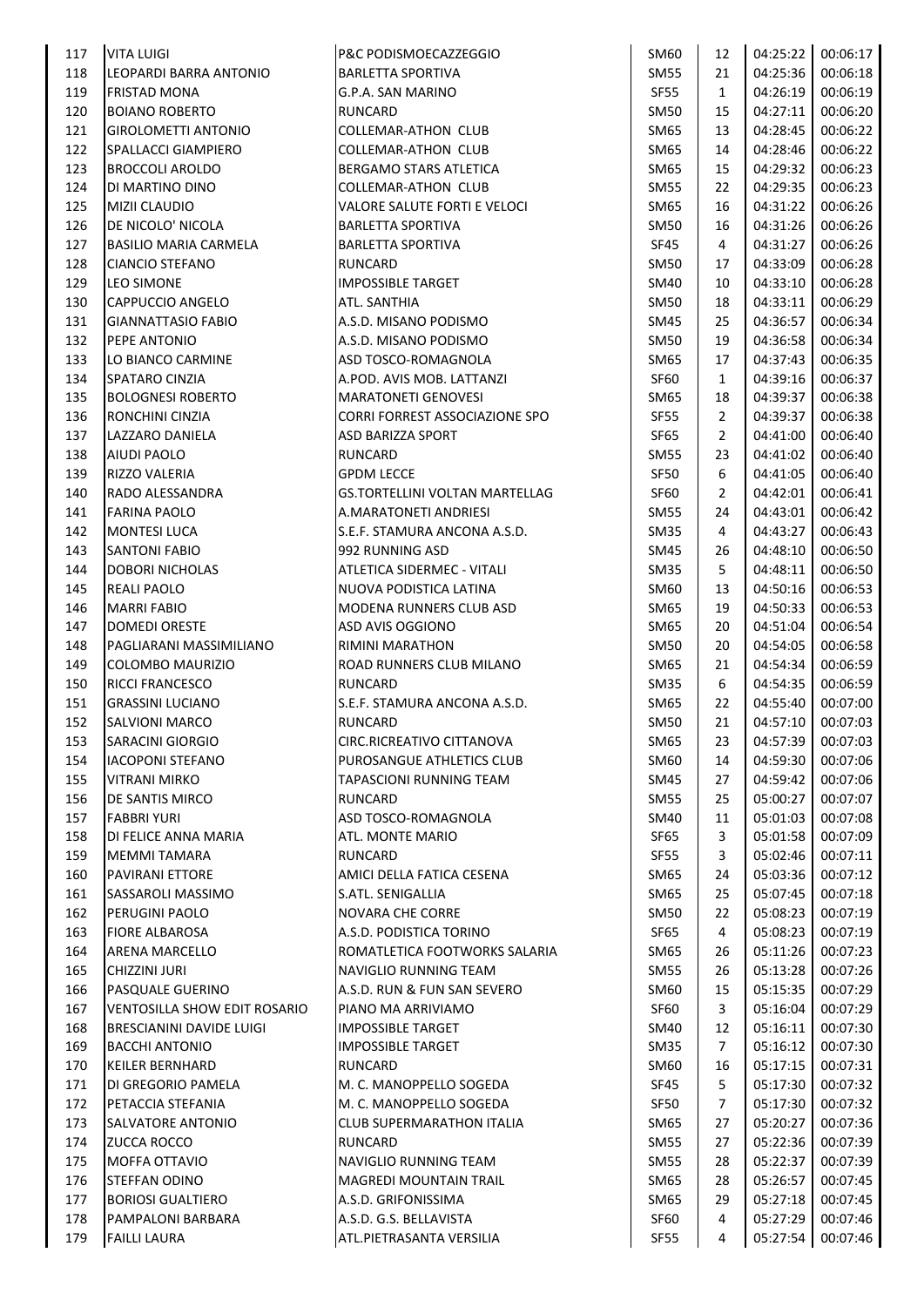| 180 | <b>ZOLI DANIELE</b>       | RUNCARD                            | <b>SM65</b> | 30 | 05:27:59 | 00:07:46 |
|-----|---------------------------|------------------------------------|-------------|----|----------|----------|
| 181 | <b>GEMMA LORENZO</b>      | G.P. AVIS FORLI                    | <b>SM65</b> | 31 | 05:28:27 | 00:07:47 |
| 182 | TERENZIANI CRISTINA       | <b>I</b> CIRC.RICREATIVO CITTANOVA | <b>SF60</b> | 5  | 05:28:27 | 00:07:47 |
| 183 | LETTIERI ROSA             | lG.S. SAN DAMIANESE                | <b>SF65</b> | 5  | 05:28:30 | 00:07:47 |
| 184 | <b>CISCATO CARLA</b>      | <b>INOVARA CHE CORRE</b>           | <b>SF55</b> | 5  | 05:28:30 | 00:07:47 |
| 185 | <b>MOSCARDINI WILLIAM</b> | RUNCARD                            | <b>SM65</b> | 32 | 05:28:54 | 00:07:48 |
| 186 | <b>IMORETTI ADONELLA</b>  | A.S.P.A. BASTIA                    | <b>SF60</b> | 6  | 05:30:36 | 00:07:50 |
| 187 | ANGELINI GIANCARLO        | ATL.BANCA DI PESAROC.STORICO       | <b>SM55</b> | 29 | 05:33:20 | 00:07:54 |
| 188 | AMBROSINO LUIGI           | A.S.D. PODISTICA TORINO            | <b>SM60</b> | 17 | 05:34:37 | 00:07:56 |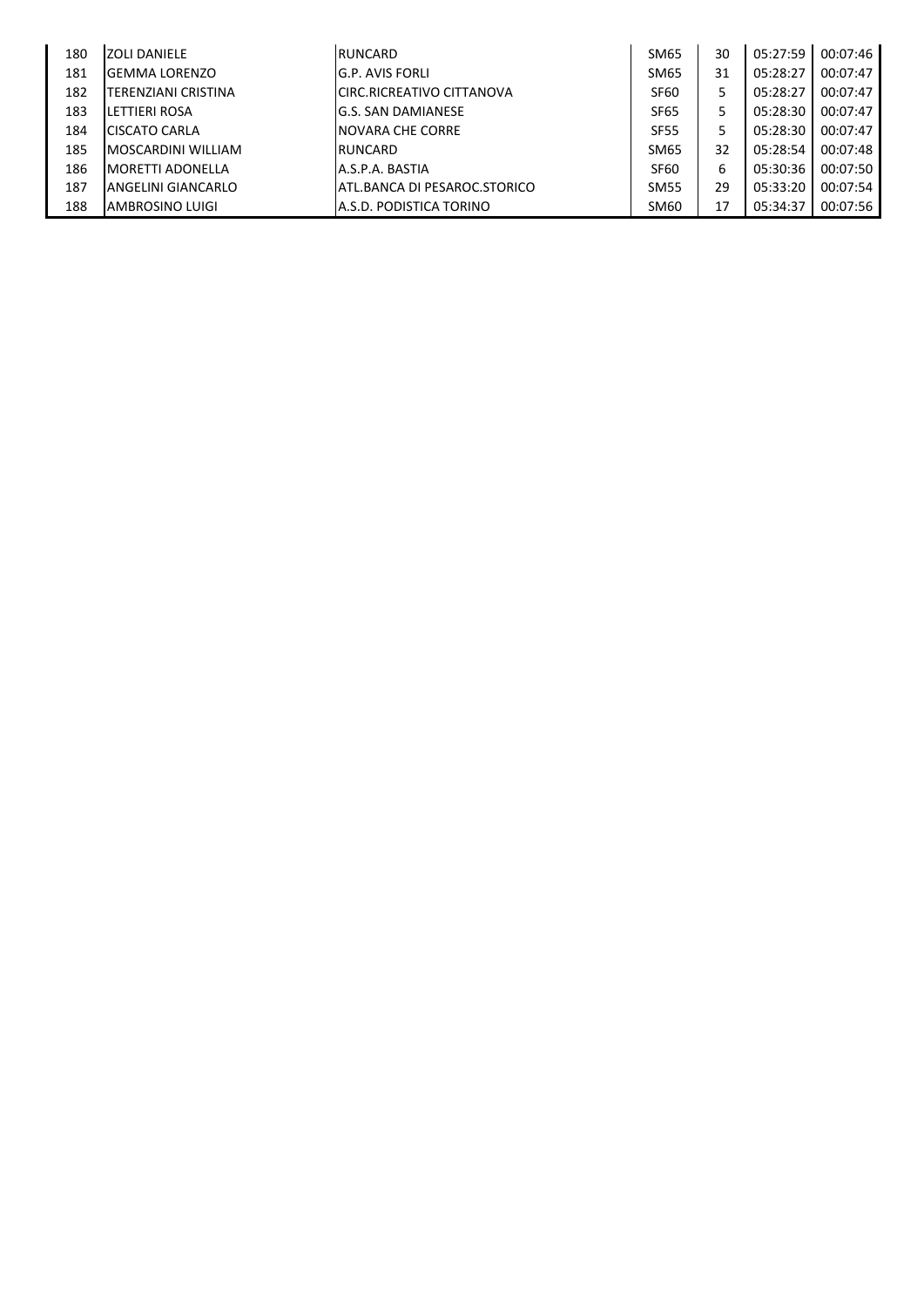|              | <b>CLASSIFICA GENERALE MEZZA MARATONA</b> |                                                        |             |                   |                      |                      |  |  |
|--------------|-------------------------------------------|--------------------------------------------------------|-------------|-------------------|----------------------|----------------------|--|--|
| POS          | <b>ATLETA</b>                             | SQUADRA                                                | <b>CAT</b>  | POS<br><b>CAT</b> | <b>TEMPO</b>         | <b>MEDIA</b>         |  |  |
| $\mathbf{1}$ | <b>BARCELLI ANDREA</b>                    | <b>OSTERIA DEI PODISTI</b>                             | <b>SM35</b> | 0                 | 01:14:14             | 00:03:31             |  |  |
| 2            | <b>OPPIOLI MARCO</b>                      | GOLDEN CLUB RIMINI INTERNAT.                           | <b>SM45</b> | 0                 | 01:14:32             | 00:03:32             |  |  |
| 3            | PELLEGRINI ANDREA                         | OLIMPIA NUOVA RUNNING A.S.D.                           | SM45        | 0                 | 01:15:15             | 00:03:34             |  |  |
| 4            | STRAPPATO MASSIMILIANO                    | ATL.AMAT.OSIMO                                         | SM.         | $\mathbf{1}$      | 01:15:25             | 00:03:35             |  |  |
| 5            | <b>CALCINA EUGENIO</b>                    | <b>GROTTINI TEAM RECANATI</b>                          | <b>SM35</b> | $\mathbf{1}$      | 01:15:35             | 00:03:35             |  |  |
| 6            | <b>ADRAGNA GIUSEPPE</b>                   | <b>RUNCARD</b>                                         | SM60        | $\mathbf{1}$      | 01:17:20             | 00:03:40             |  |  |
| 7            | <b>TORNATI FRANCESCO</b>                  | G.S. GABBI                                             | SM45        | $\mathbf{1}$      | 01:17:27             | 00:03:40             |  |  |
| 8            | <b>QUATTRINI RICCARDO</b>                 | G.P. LUCREZIA                                          | <b>SM45</b> | $\overline{2}$    | 01:18:21             | 00:03:43             |  |  |
| 9            | <b>BRANCHESI CHRISTIAN</b>                | ATL. JESI                                              | <b>SM35</b> | 2                 | 01:19:45             | 00:03:47             |  |  |
| 10           | <b>BERARDI FRANCESCO</b>                  | G.P.D. FANO CORRE L.TONELLI                            | <b>SM55</b> | $\mathbf{1}$      | 01:20:03             | 00:03:48             |  |  |
| 11           | GAZZO ALESSIO FILIPPO FRAN                | A.S.D. EDUCARE CON IL MOVIMENT                         | <b>SM40</b> | $\mathbf{1}$      | 01:20:10             | 00:03:48             |  |  |
| 12           | <b>BOCCOLINI GILLES</b>                   | UPR MONTEMARCIANO ASD                                  | <b>SM35</b> | 3                 | 01:20:44             | 00:03:50             |  |  |
| 13           | <b>BASCUCCI DAVIDE</b>                    | <b>ASD MIRAMARE RUNNER</b>                             | <b>SM35</b> | 4                 | 01:21:59             | 00:03:53             |  |  |
| 14           | <b>SPERINDEI DANIELE</b>                  | ATL. AVIS CASTEL S.PIETRO                              | <b>SM55</b> | $\overline{2}$    | 01:22:39             | 00:03:55             |  |  |
| 15           | <b>CECCHINI SIMONE</b>                    | <b>G.S. AVIS AIDO URBINO</b>                           | <b>SM</b>   | 2                 | 01:22:46             | 00:03:55             |  |  |
| 16           | <b>CANNINI ALBERTO</b>                    | <b>ASD MIRAMARE RUNNER</b>                             | SM40        | $\overline{2}$    | 01:22:48             | 00:03:56             |  |  |
| 17           | <b>BIONDI ANDREA</b>                      | G.P. LUCREZIA                                          | <b>SM35</b> | 5                 | 01:24:21             | 00:04:00             |  |  |
| 18           | <b>TORELLI STEFANO</b>                    | <b>RUNCARD</b>                                         | <b>SM</b>   | 3                 | 01:24:22             | 00:04:00             |  |  |
| 19           | MONTIROLI ALESSANDRO                      | ATL.BANCA DI PESAROC.STORICO                           | <b>SM45</b> | 3                 | 01:24:49             | 00:04:01             |  |  |
| 20           | <b>SAMBUCHI MIRCO</b>                     | G.P.D. FANO CORRE L.TONELLI                            | SM45        | 4                 | 01:24:50             | 00:04:01             |  |  |
| 21           | <b>BRAGHIROLI PAOLA</b>                   | <b>EDERA ATL. FORLI</b>                                | <b>SF40</b> | 0                 | 01:25:17             | 00:04:03             |  |  |
| 22           | <b>ROSI EMANUELE</b>                      | UPR MONTEMARCIANO ASD                                  | SM45        | 5                 | 01:25:20             | 00:04:03             |  |  |
| 23           | <b>MARCHESI RAFFAELE</b>                  | <b>G.S. ATLETICA 75 CATTOLICA</b>                      | <b>SM35</b> | 6                 | 01:25:50             | 00:04:04             |  |  |
| 24           | TARANTINO DOMENICO DONATO                 | <b>GPA POLIZIA PENITENZIARIA</b>                       | <b>SM50</b> | $\mathbf{1}$      | 01:26:01             | 00:04:05             |  |  |
| 25           | ROVELLI ALESSANDRO                        | ATL. RIMINI NORD SANTARCANGELO                         | SM40        | 3                 | 01:26:33             | 00:04:06             |  |  |
| 26           | OMICCIOLI GIANLUCA                        | G.P. LUCREZIA                                          | <b>SM50</b> | $\overline{2}$    | 01:28:24             | 00:04:11             |  |  |
| 27           | PIEROTTI GILLES                           | <b>G.P. LUCREZIA</b>                                   | SM40        | 4                 | 01:29:34             | 00:04:15             |  |  |
| 28           | DALL'AGATA MATTEO                         | <b>IMPOSSIBLE226 TRIATHLON FORLI</b>                   | SM40        | 5                 | 01:29:51             | 00:04:16             |  |  |
| 29           | <b>CATANI LUCA</b>                        | <b>G.S. AVIS AIDO URBINO</b>                           | <b>SM45</b> | 6                 | 01:29:56             | 00:04:16             |  |  |
| 30           | <b>SEGALA CARLO</b>                       | <b>VICENZA MARATHON</b>                                | SM40        | 6                 | 01:30:11             | 00:04:17             |  |  |
| 31<br>32     | <b>CIRELLI UBER</b>                       | ATL.BANCA DI PESAROC.STORICO                           | <b>SM50</b> | 3                 | 01:30:23             | 00:04:17             |  |  |
|              | ZAFFERANI CLAUDIO                         | G.P.A. SAN MARINO                                      | <b>SM45</b> | 7                 | 01:31:05             | 00:04:19             |  |  |
| 33<br>34     | PIRANI MATTEO<br>SIMONCELLI LUCA          | ASD SPACE RUNNING<br><b>G.S. ATLETICA 75 CATTOLICA</b> | SM40        | 7                 | 01:31:20             | 00:04:20             |  |  |
| 35           | <b>TABANELLI ENRICO</b>                   | <b>RUNCARD</b>                                         | SM<br>SM40  | 4<br>8            | 01:31:30<br>01:31:48 | 00:04:20<br>00:04:21 |  |  |
| 36           | SQUITIERI ROSARIO                         | G.P. LUCREZIA                                          | SM40        | 9                 | 01:32:08             | 00:04:22             |  |  |
| 37           | LEARDINI LUANA                            | G.S. GABBI ASD                                         | SF45        | 0                 | 01:32:36             | 00:04:23             |  |  |
| 38           | <b>CECCOLINI MASSIMO</b>                  | <b>GPA POLIZIA PENITENZIARIA</b>                       | <b>SM55</b> | 3                 | 01:33:00             | 00:04:25             |  |  |
| 39           | <b>MATTIOLI ALESSANDRO</b>                | <b>GPA POLIZIA PENITENZIARIA</b>                       | SM45        | 8                 | 01:33:07             | 00:04:25             |  |  |
| 40           | PRADARELLI DANIELE                        | G.P. LUCREZIA                                          | <b>SM55</b> | 4                 | 01:33:30             | 00:04:26             |  |  |
| 41           | <b>MUSSINI GIORGIO</b>                    | <b>ASD MIRAMARE RUNNER</b>                             | SM35        | 7                 | 01:33:46             | 00:04:27             |  |  |
| 42           | <b>TONELLI STEFANO</b>                    | <b>G.P. LUCREZIA</b>                                   | SM60        | 2                 | 01:33:47             | 00:04:27             |  |  |
| 43           | <b>DELLA CORTE SALVATORE</b>              | TEAM FRANCAVILLA                                       | SM50        | 4                 | 01:33:49             | 00:04:27             |  |  |
| 44           | <b>RICCI MIRCO</b>                        | OLIMPUS SAN MARINO ATLETICA                            | SM40        | 10                | 01:34:30             | 00:04:29             |  |  |
| 45           | <b>DOLCI LUCA</b>                         | <b>RIMINI MARATHON</b>                                 | SM40        | 11                | 01:34:32             | 00:04:29             |  |  |
| 46           | <b>CECCONI FABRIZIO</b>                   | <b>G.P. LUCREZIA</b>                                   | <b>SM55</b> | 5                 | 01:34:40             | 00:04:29             |  |  |
| 47           | <b>TAMBURINI ANDREA</b>                   | RUNCARD                                                | SM45        | 9                 | 01:35:05             | 00:04:30             |  |  |
| 48           | <b>FERRI MARCO</b>                        | ATL.'BANCA DI PESARO'C.STORICO                         | SM40        | 12                | 01:35:12             | 00:04:31             |  |  |
| 49           | RAGGI WALTHER                             | <b>RUNCARD</b>                                         | <b>SM50</b> | 5.                | 01:35:26             | 00:04:31             |  |  |
| 50           | <b>BONACCORSI STEFANO</b>                 | G.P. LUCREZIA                                          | <b>SM55</b> | 6                 | 01:35:42             | 00:04:32             |  |  |
| 51           | <b>VIRGILI ALBERTO</b>                    | ASD. ATLETICA CINGOLI                                  | SM60        | 3                 | 01:35:58             | 00:04:33             |  |  |
| 52           | <b>ESPOSTO ROBERTO</b>                    | G.P.D. FANO CORRE L.TONELLI                            | <b>SM55</b> | 7                 | 01:36:01             | 00:04:33             |  |  |
| 53           | ARCANGELI ALESSANDRO                      | RICCIONE PODISMO                                       | SM50        | 6                 | 01:36:03             | 00:04:33             |  |  |
| 54           | <b>GIACOMETTI LUCIO</b>                   | <b>COLLEMAR-ATHON CLUB</b>                             | <b>SM55</b> | 8                 | 01:36:06             | 00:04:33             |  |  |
| 55           | <b>BASSOLI ALESSANDRO</b>                 | <b>RUNCARD</b>                                         | SM          | 5.                | 01:36:07             | 00:04:33             |  |  |
| 56           | <b>TONTINI TIZIANO</b>                    | <b>RUNCARD EPS</b>                                     | SM55        | 9                 | 01:36:24             | 00:04:34             |  |  |
| 57           | <b>MENGUCCI GERMANO</b>                   | POL. MONTECCHIO 2000                                   | SM50        | 7                 | 01:36:32             | 00:04:35             |  |  |
| 58           | ANGELINI ANDREA                           | G.P.A. SAN MARINO                                      | SM45        | 10                | 01:36:35             | 00:04:35             |  |  |
|              |                                           |                                                        |             |                   |                      |                      |  |  |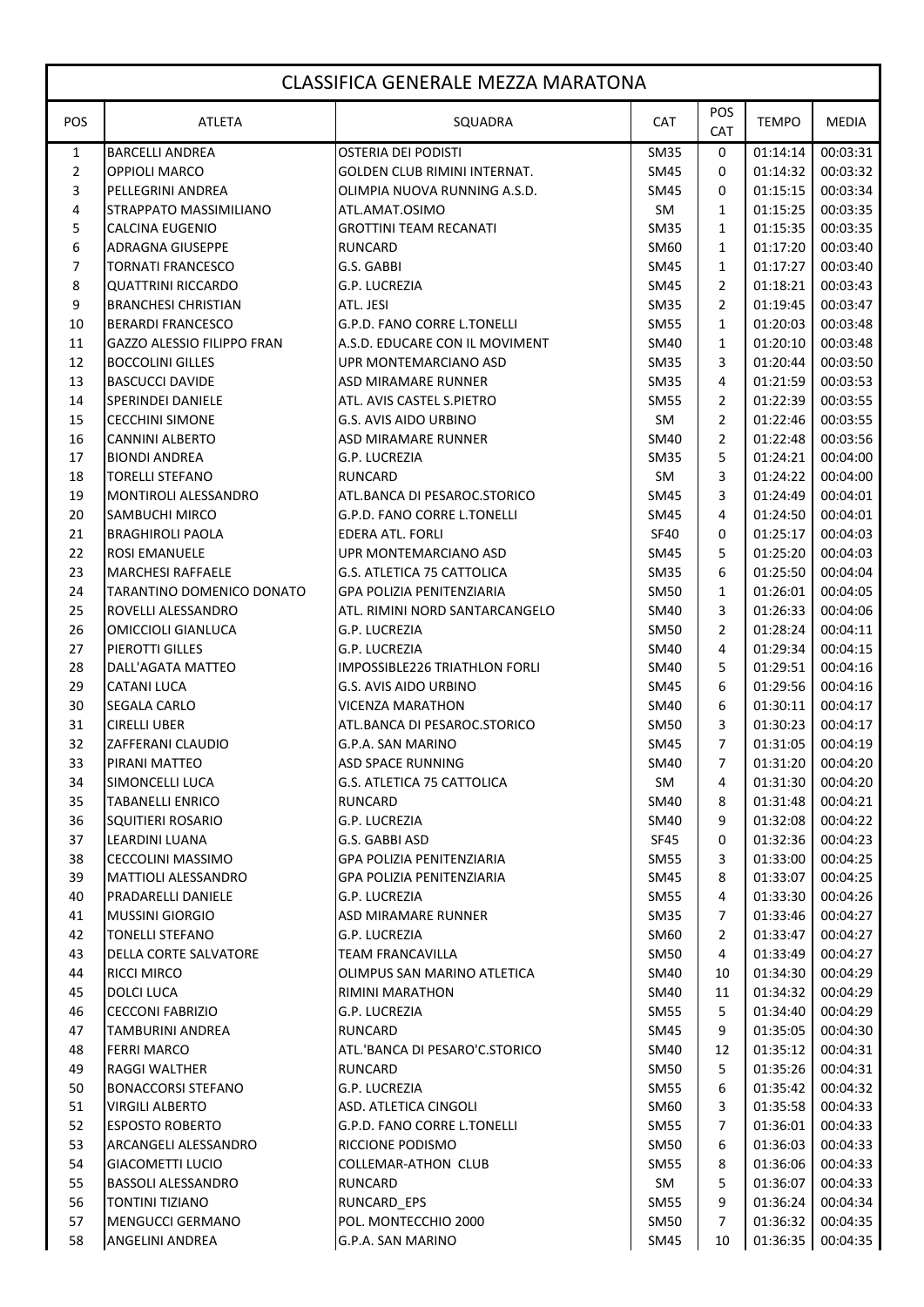| 59  | <b>CUSCINI ALICE</b>               | G.S. GABBI ASD                     | SF          | 0              | 01:36:48 | 00:04:35 |
|-----|------------------------------------|------------------------------------|-------------|----------------|----------|----------|
| 60  | <b>BALDUCCI ALESSANDRO</b>         | <b>RIMINI MARATHON</b>             | SM50        | 8              | 01:37:15 | 00:04:37 |
| 61  | <b>MURETTO GIOVANNI</b>            | ATL.BANCA DI PESAROC.STORICO       | SM45        | 11             | 01:37:25 | 00:04:37 |
| 62  | <b>COLLESI SARA</b>                | G.P.D. FANO CORRE L.TONELLI        | <b>SF35</b> | $\mathbf{1}$   | 01:37:29 | 00:04:37 |
| 63  | CARDELLINI MARCO                   | G.S. ATLETICA 75 CATTOLICA         | SM40        | 13             | 01:37:36 | 00:04:38 |
| 64  | CAMPOMAGGI MARCO                   | UPR MONTEMARCIANO ASD              | <b>SM50</b> | 9              | 01:37:46 | 00:04:38 |
| 65  | <b>CATTALANI MICHELE</b>           | <b>G.P. LUCREZIA</b>               | SM40        | 14             | 01:37:47 | 00:04:38 |
| 66  | <b>TONTINI PAOLO</b>               | POL. MONTECCHIO 2000               | SM          | 6              | 01:37:47 | 00:04:38 |
| 67  | DE BERARDIS ALESSANDRO             | PASSO CAPPONI ASD                  | SM45        | 12             | 01:37:58 | 00:04:39 |
| 68  | NALDI ALESSANDRO                   | ASD TOSCO-ROMAGNOLA                | SM35        | 8              | 01:37:59 | 00:04:39 |
| 69  | <b>PASTORE SARA</b>                | <b>CALCATERRA SPORT ASD</b>        | SF          | $\mathbf{1}$   | 01:38:14 | 00:04:39 |
| 70  | <b>CARBONARI ANDREA</b>            | ATL.BANCA DI PESAROC.STORICO       | SM          | $\overline{7}$ | 01:38:18 | 00:04:40 |
| 71  | <b>CITRINITI IOLE</b>              | <b>ASD MIRAMARE RUNNER</b>         | <b>SF45</b> | $\mathbf{1}$   | 01:39:08 | 00:04:42 |
| 72  | <b>FOSCHI MARCO</b>                | <b>RICCIONE PODISMO</b>            | SM50        | 10             | 01:39:09 | 00:04:42 |
| 73  | <b>VALENTINI GIULIA</b>            | <b>RIMINI MARATHON</b>             | <b>SF35</b> | $\overline{2}$ | 01:39:23 | 00:04:43 |
| 74  | <b>BUGLIONE PASQUALE FRANCESCO</b> | <b>RIMINI MARATHON</b>             | SM45        | 13             | 01:39:23 | 00:04:43 |
| 75  | <b>BATTELLI MONICA</b>             | <b>RICCIONE PODISMO</b>            | SF40        | $\mathbf{1}$   | 01:39:26 | 00:04:43 |
| 76  | LAPI MASSIMILIANO                  | ATLETIC TEAM TAVERNA ASD           | SM45        | 14             | 01:39:27 | 00:04:43 |
| 77  | OLIVA ANDREA                       | <b>GPA POLIZIA PENITENZIARIA</b>   | SM50        | 11             | 01:39:50 | 00:04:44 |
| 78  | <b>BOSIO FLAVIO</b>                | <b>RUNCARD</b>                     | SM45        | 15             | 01:40:13 | 00:04:45 |
| 79  | <b>BUSSETTI ALBERTO</b>            | <b>RUNCARD</b>                     | SM45        | 16             | 01:40:31 | 00:04:46 |
| 80  | <b>ORITI ANGELO</b>                | ATL.BANCA DI PESAROC.STORICO       | SM40        | 15             | 01:40:42 | 00:04:46 |
| 81  | DEPAOLI MIRCO                      | ATL. RIMINI NORD SANTARCANGELO     | SM40        | 16             | 01:40:47 | 00:04:47 |
| 82  | CAMPANARI MASSIMO                  | ATL.BANCA DI PESAROC.STORICO       | SM55        | 10             | 01:40:49 | 00:04:47 |
| 83  | <b>VITALE CARLO</b>                | RUNCARD                            | <b>SM55</b> | 11             | 01:41:10 | 00:04:48 |
| 84  | <b>RICCI FABIO</b>                 | <b>G.S. AVIS AIDO URBINO</b>       | SM40        | 17             | 01:41:14 | 00:04:48 |
| 85  | PIZZO MASSIMO                      | <b>RIMINI MARATHON</b>             | SM45        | 17             | 01:41:39 | 00:04:49 |
| 86  | <b>BATTISTONI LUCA</b>             | RUNCARD                            | SM35        | 9              | 01:42:03 | 00:04:50 |
| 87  | <b>FUSELLI MARCO</b>               | A.S.D. ELLEMME ATHLETIC TEAM       | SM40        | 18             | 01:42:05 | 00:04:50 |
| 88  | <b>VALENTINI RICCARDO</b>          | <b>MACIANO TEAM RUNNERS A.S.D.</b> | <b>SM55</b> | 12             | 01:42:23 | 00:04:51 |
| 89  | <b>BALEANI MASSIMILIANO</b>        | <b>COLLEMAR-ATHON CLUB</b>         | SM40        | 19             | 01:42:40 | 00:04:52 |
| 90  | LIDONI DAVIDE                      | RUNCARD                            | SM45        | 18             | 01:42:46 | 00:04:52 |
| 91  | MARCOZZI ADRIANO                   | <b>S.ATL. SENIGALLIA</b>           | SM45        | 19             | 01:42:58 | 00:04:53 |
| 92  | <b>VALECCHI CARLO</b>              | <b>ATLETICA UMBERTIDE</b>          | SM60        | 4              | 01:43:06 | 00:04:53 |
| 93  | <b>ROSSINI RICCARDO</b>            | ATL.BANCA DI PESAROC.STORICO       | SM60        | 5              | 01:43:09 | 00:04:53 |
| 94  | <b>BALDACCI LUCIA</b>              | <b>ATLETICA UMBERTIDE</b>          | <b>SF40</b> | $\overline{2}$ | 01:43:30 | 00:04:54 |
| 95  | <b>FIORIN SILVANO</b>              | G.P.D. FANO CORRE L.TONELLI        | SM40        | 20             | 01:43:30 | 00:04:54 |
| 96  | <b>FERRI ROBERTO</b>               | G.P.D. FANO CORRE L.TONELLI        | SM60        | 6              | 01:43:58 | 00:04:56 |
| 97  | VAMPA CRISTIANO                    | RUNCARD                            | <b>SM50</b> | 12             | 01:44:05 | 00:04:56 |
| 98  | <b>GOSTOLI MAURIZIO</b>            | OLIMPIA NUOVA RUNNING A.S.D.       | <b>SM50</b> | 13             | 01:44:19 | 00:04:57 |
| 99  | <b>CAMPANELLLI MARCO</b>           | <b>RUNCARD</b>                     | <b>SM35</b> | 10             | 01:44:39 | 00:04:58 |
| 100 | <b>ARGELLI ANDREA</b>              | OLIMPUS SAN MARINO ATLETICA        | SM45        | 20             | 01:45:01 | 00:04:59 |
| 101 | <b>GIROMETTI FABIO</b>             | ATL.BANCA DI PESAROC.STORICO       | SM45        | 21             | 01:45:04 | 00:04:59 |
| 102 | <b>TIANI MAURO</b>                 | ATLETIC TEAM TAVERNA ASD           | SM45        | 22             | 01:45:42 | 00:05:01 |
| 103 | <b>TOCCACELI LUIGI</b>             | <b>ASD CALCINELLI RUN</b>          | <b>SM45</b> | 23             | 01:45:59 | 00:05:01 |
| 104 | <b>BADIOLI ANDREA</b>              | <b>RUNCARD</b>                     | <b>SM50</b> | 14             | 01:46:12 | 00:05:02 |
| 105 | <b>MANONI ANTONELLA</b>            | S.E.F. STAMURA ANCONA A.S.D.       | SF45        | $\overline{2}$ | 01:46:33 | 00:05:03 |
| 106 | <b>CANESTRARI REMO</b>             | <b>ASD CALCINELLI RUN</b>          | <b>SM50</b> | 15             | 01:46:39 | 00:05:03 |
| 107 | <b>SCARPELLINI YURI ERALDO</b>     | GOLDEN CLUB RIMINI INTERNAT.       | SM60        | $\overline{7}$ | 01:46:45 | 00:05:04 |
| 108 | <b>GENTILETTI PATRIZIA</b>         | ASD. ATLETICA CINGOLI              | <b>SF55</b> | $\mathbf{1}$   | 01:47:18 | 00:05:05 |
| 109 | DI ANTONIO GIANNI                  | <b>RIMINI MARATHON</b>             | <b>SM50</b> | 16             | 01:47:26 | 00:05:06 |
| 110 | <b>BINUCCI STEFANIA</b>            | G.P.D. FANO CORRE L.TONELLI        | SF55        | $\overline{2}$ | 01:47:27 | 00:05:06 |
| 111 | MARCHESI MASSIMO                   | <b>LIBERO</b>                      | SM45        | 24             | 01:47:35 | 00:05:06 |
| 112 | <b>GUIDI ALBERTO</b>               | ATLETIC TEAM TAVERNA ASD           | SM          | 8              | 01:47:52 | 00:05:07 |
| 113 | <b>ROSSI GABRIELE</b>              | <b>RIMINI MARATHON</b>             | <b>SM55</b> | 13             | 01:48:40 | 00:05:09 |
| 114 | ROSSINI ALESSANDRO                 | G.A.P. SARONNO                     | <b>SM50</b> | 17             | 01:48:58 | 00:05:10 |
| 115 | MARZALONI ANDREA                   | <b>RIMINI MARATHON</b>             | <b>SM45</b> | 25             | 01:49:35 | 00:05:12 |
| 116 | <b>MADDALENA MATTEO</b>            | ASD MIRAMARE RUNNER                | SM40        | 21             | 01:49:56 | 00:05:13 |
| 117 | SACCO ANTONIO                      | ASD REGGIA RUNNING                 | SM          | 9              | 01:50:22 | 00:05:14 |
|     |                                    |                                    |             |                |          |          |
| 118 | NINNO LANFRANCO                    | A.S.D.PODISTICA AVIS FABRIANO      | <b>SM50</b> | 18<br>8        | 01:50:41 | 00:05:15 |
| 119 | <b>BERNABEI GIANFRANCO</b>         | ATLETICA CIVITANOVA                | SM60        |                | 01:51:29 | 00:05:17 |
| 120 | <b>FACCENDA MARTA</b>              | <b>ASD SPACE RUNNING</b>           | SF50        | $\mathbf{1}$   | 01:51:30 | 00:05:17 |
| 121 | <b>LEARDINI VANIA</b>              | OLIMPIA NUOVA RUNNING A.S.D.       | SF50        | $\overline{2}$ | 01:51:48 | 00:05:18 |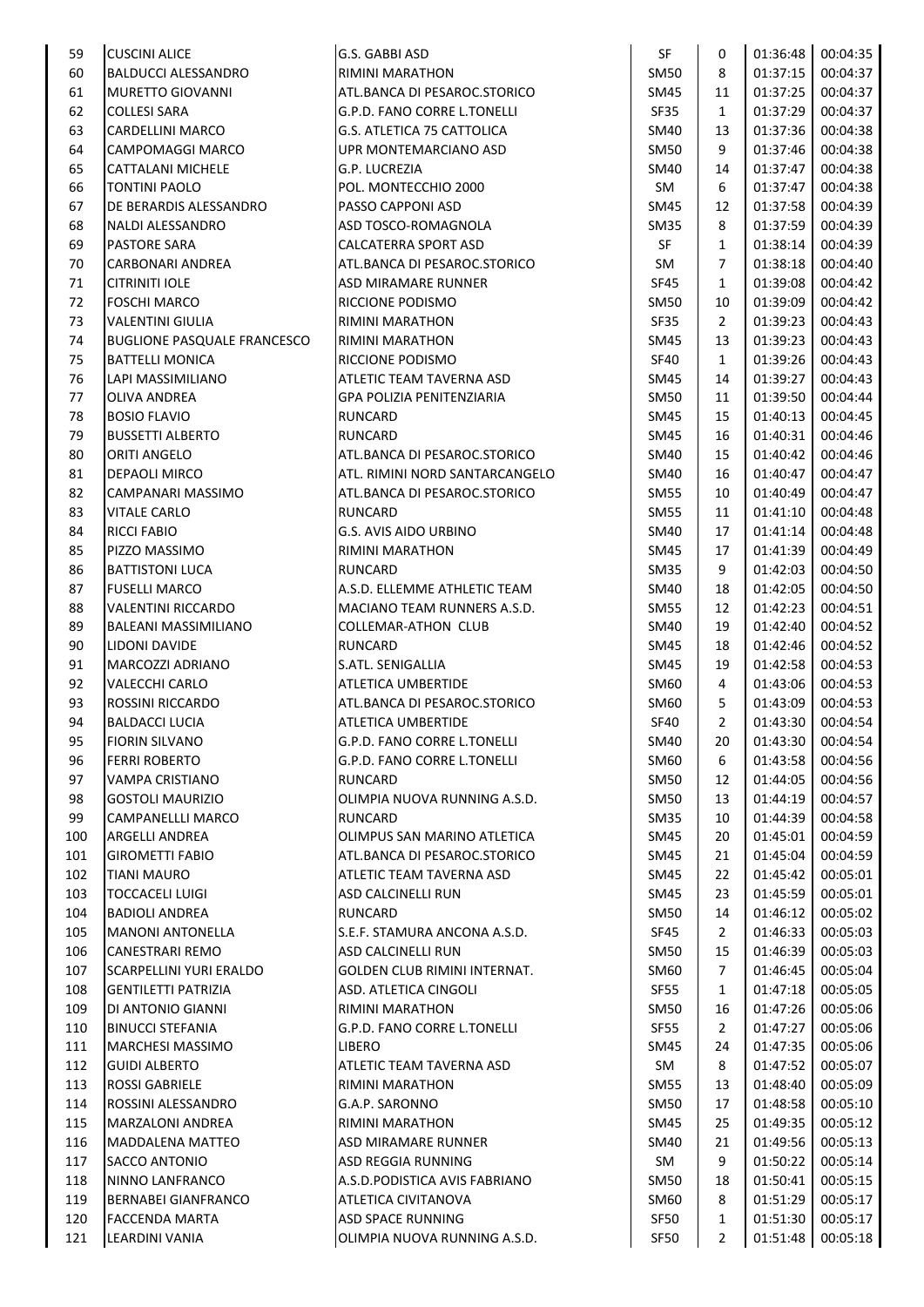| 122 | <b>DELLA BETTA TOMAS</b>             | <b>RUNCARD</b>                       | SM45        | 26             | 01:52:05 | 00:05:19 |
|-----|--------------------------------------|--------------------------------------|-------------|----------------|----------|----------|
| 123 | DI TOMMASO MARCO                     | ATL.'BANCA DI PESARO'C.STORICO       | SM45        | 27             | 01:52:20 | 00:05:20 |
| 124 | DIOTALEVI VALERIO                    | ASD ORTA 10 IN 10                    | <b>SM35</b> | 11             | 01:52:28 | 00:05:20 |
| 125 | ALBIERO STEFANIA                     | <b>ATL.VICENTINA</b>                 | <b>SF40</b> | 3              | 01:52:32 | 00:05:20 |
| 126 | PARMEGGIANI ELISA                    | A.S.D TEAM SPARTANS                  | SF50        | 3              | 01:52:44 | 00:05:21 |
| 127 | MELLONI MASSIMILIANO                 | ENERGIA FOR SPORT S.S.D. R.L.        | <b>SM50</b> | 19             | 01:52:45 | 00:05:21 |
| 128 | DONATI ELENA                         | RIMINI MARATHON                      | <b>SF45</b> | 3              | 01:52:50 | 00:05:21 |
| 129 | <b>ROSSINI SIMONE</b>                | PESARO ATHLETIC FIELD                | <b>SM55</b> | 14             | 01:52:59 | 00:05:21 |
| 130 | <b>BRIAMO GIANFRANCO</b>             | RIMINI MARATHON                      | SM65        | $\mathbf{1}$   | 01:53:11 | 00:05:22 |
| 131 | BELLAGAMBA ALESSIA                   | ATL.AMAT.OSIMO                       | SF          | $\mathbf{2}$   | 01:53:47 | 00:05:24 |
| 132 | <b>ROSSI CLAUDIO</b>                 | ASD TOSCO-ROMAGNOLA                  | SM40        | 22             | 01:54:15 | 00:05:25 |
| 133 | DANZA ROSANGELA                      | GOLDEN CLUB RIMINI INTERNAT.         | SF45        | $\overline{4}$ | 01:54:17 | 00:05:25 |
| 134 | PENSA CHRISTIAN                      | <b>RUNCARD</b>                       | <b>SM35</b> | 12             | 01:54:18 | 00:05:25 |
| 135 | <b>SETTIMIO RITA</b>                 | G.P. LUCREZIA                        | SF50        | $\overline{4}$ | 01:54:27 | 00:05:26 |
| 136 | LEONE VINCENZO                       | ATLETIC TEAM TAVERNA ASD             | <b>SM35</b> | 13             | 01:54:59 | 00:05:27 |
| 137 | PENNA MARCO                          | ATL. IMOLA SACMI AVIS                | <b>SM50</b> | 20             | 01:55:01 | 00:05:27 |
| 138 | FABBRINI MICHELA                     | G.S. AVIS AIDO URBINO                | SF45        | 5              | 01:55:01 | 00:05:27 |
| 139 | CHIANURA SANDRA                      | AMICI DELLA FATICA CESENA            | <b>SF55</b> | 3              | 01:55:48 | 00:05:29 |
| 140 | <b>GUIDUCCI MARCELLO</b>             | CORRI PERGOLA A.S.D.                 | <b>SM55</b> | 15             | 01:56:02 | 00:05:30 |
| 141 | <b>CECCHINI GABRIELE</b>             | G.S. AVIS AIDO URBINO                | <b>SM50</b> | 21             | 01:56:34 | 00:05:32 |
| 142 | LUCARINI ELEONORA                    | <b>ATLETICA BLIZZARD</b>             | SF45        | 6              | 01:56:36 | 00:05:32 |
| 143 | <b>CECCHINI GIUSEPPE</b>             | G.S. AVIS AIDO URBINO                | <b>SM50</b> | 22             | 01:56:36 | 00:05:32 |
| 144 | FACCONE PIETRO ROBERTO               | <b>RUNCARD</b>                       | SM45        | 28             | 01:56:58 | 00:05:33 |
| 145 | PRIMAVERA PIETRO                     | <b>ASD ORTONA FOR RUNNERS</b>        | SM45        | 29             | 01:57:19 | 00:05:34 |
| 146 | LUCCHETTI GIACOMO                    | <b>RUNCARD</b>                       | <b>SM45</b> | 30             | 01:57:45 | 00:05:35 |
| 147 | ANGELELLI GIANLUCA                   | <b>RUNCARD</b>                       | SM45        | 31             | 01:58:21 | 00:05:37 |
| 148 | RONDINI FABRIZIO                     | ATLETICA UMBERTIDE                   | <b>SM55</b> | 16             | 01:58:24 | 00:05:37 |
| 149 | <b>BILANCIONI LUCIA</b>              | <b>ASD CALCINELLI RUN</b>            | <b>SF50</b> | 5              | 01:58:25 | 00:05:37 |
| 150 | PATUMI ALESSANDRO                    | MARATHON CLUB CITTA DI CASTEL        | SM          | 10             | 01:59:18 | 00:05:39 |
| 151 | D'ANGELO LORENZO                     | A.R.C.U.S.                           | SM55        | 17             | 01:59:23 | 00:05:40 |
| 152 | <b>RICCI MIRKO</b>                   | MARATHON CLUB CITTA DI CASTEL        | <b>SM50</b> | 23             | 01:59:41 | 00:05:40 |
| 153 | <b>MONTI MIRCO</b>                   | AMICI DELLA FATICA CESENA            | SM45        | 32             | 01:59:49 | 00:05:41 |
| 154 | PANDOLFI DAVIDE                      | G.P.D. FANO CORRE L.TONELLI          | SM55        | 18             | 01:59:52 | 00:05:41 |
| 155 | <b>RENZONI ALESSANDRA</b>            | <b>RUNCARD</b>                       | SF55        | $\overline{4}$ | 01:59:52 | 00:05:41 |
| 156 | MILANDRI MONIA                       | FORLI TRAIL A.S.D.                   | <b>SF45</b> | $\overline{7}$ | 02:00:11 | 00:05:42 |
| 157 | <b>CAVALLINI VITTORIO</b>            | ATLETICA CORRIFERRARA                | <b>SM50</b> | 24             | 02:00:14 | 00:05:42 |
| 158 | <b>CAPPONI MARIANO</b>               | S.ATL. SENIGALLIA                    | <b>SM75</b> | 1              | 02:00:17 | 00:05:42 |
| 159 | MAINARDI LUCA                        | <b>RUNCARD</b>                       | SM35        | 14             | 02:00:27 | 00:05:43 |
| 160 | <b>PASQUINI SAMUELE</b>              | RICCIONE PODISMO                     | SM40        | 23             | 02:00:29 | 00:05:43 |
| 161 | MONTANARI ANNIBALE                   | <b>COLLEMAR-ATHON CLUB</b>           | SM65        | $\overline{2}$ | 02:00:31 | 00:05:43 |
| 162 | <b>GADDA ROBERTA</b>                 | SSD RCS ACTIVE TEAM A R.L.           | SF45        | 8              | 02:00:48 | 00:05:44 |
| 163 | <b>BONACCIO LUCA</b>                 | ATL.BANCA DI PESAROC.STORICO         | <b>SM50</b> | 25             | 02:01:02 | 00:05:44 |
| 164 | <b>GRAFF DIEGO</b>                   | ATL. RIMINI NORD SANTARCANGELO       | <b>SM55</b> | 19             | 02:01:45 | 00:05:46 |
| 165 | <b>COVAIS MARCO</b>                  | POL ACLI MACERATA                    | <b>SM55</b> | 20             | 02:02:03 | 00:05:47 |
| 166 | MENGHETTI PAOLO                      | RUNCARD                              | <b>SM50</b> | 26             | 02:02:04 | 00:05:47 |
| 167 | <b>MATTIOLI GIACOMO</b>              | G.P.D. FANO CORRE L.TONELLI          | SM40        | 24             | 02:02:10 | 00:05:47 |
| 168 | <b>MATASSA FRANCESCO</b>             | RUNCARD                              | <b>SM35</b> | 15             | 02:02:31 | 00:05:48 |
| 169 | <b>BALDONI MATTIA</b>                | POL ACLI MACERATA                    | SM          | 11             | 02:02:31 | 00:05:48 |
| 170 | PECA ALESSANDRO                      | POL ACLI MACERATA                    | SM40        | 25             | 02:02:31 | 00:05:48 |
| 171 | PRIMAVERA ELENA                      | ATL.BANCA DI PESAROC.STORICO         | SF40        | 4              | 02:03:16 | 00:05:51 |
| 172 | <b>SANTINI SONIA</b>                 | <b>COLLEMAR-ATHON CLUB</b>           | SF50        | 6              | 02:04:28 | 00:05:54 |
| 173 | <b>BARTOLINI GIACOMO</b>             | RUNCARD                              | SM40        | 26             | 02:04:52 | 00:05:55 |
| 174 | SELVA ALESSANDRO                     | ATLETIC TEAM TAVERNA ASD             | SM45        | 33             | 02:04:56 | 00:05:55 |
| 175 | <b>BONAZZOLI MICHELE</b>             | <b>RUNCARD</b>                       | <b>SM55</b> | 21             | 02:05:12 | 00:05:56 |
| 176 | <b>ANDREINI MIRELLA</b>              | G.P.A. SAN MARINO                    | SF45        | 9              | 02:05:32 | 00:05:57 |
| 177 | <b>BISCONTI GIUSEPPE</b>             | ATLETICA CIVITANOVA                  | SM40        | 27             | 02:05:40 | 00:05:57 |
| 178 | DEL BALDO GIOVANNA                   | G.S. AVIS AIDO URBINO                | <b>SF50</b> | $\overline{7}$ | 02:05:50 | 00:05:58 |
| 179 | <b>DRAGO RENATO</b>                  | RICCIONE PODISMO                     | SM60        | 9              | 02:06:17 | 00:05:59 |
| 180 | <b>ZANDRINI FABRIZIO</b>             | <b>MARATHON CLUB CITTA DI CASTEL</b> | SM40        | 28             | 02:06:31 | 00:06:00 |
|     |                                      |                                      |             | 3              |          |          |
| 181 | DEL SORBO DOMENICO<br>PIERI RICCARDO | AMICI DELLA FATICA CESENA            | SM65        |                | 02:06:32 | 00:06:00 |
| 182 |                                      | OSTERIA DEI PODISTI                  | <b>SM55</b> | 22             | 02:06:54 | 00:06:01 |
| 183 | PASTORE COSIMO                       | ATL.'BANCA DI PESARO'C.STORICO       | <b>SM50</b> | 27             | 02:07:07 | 00:06:02 |
| 184 | <b>BORGHI ELISABETTA</b>             | G.S. AVIS AIDO URBINO                | SF45        | 10             | 02:08:04 | 00:06:04 |